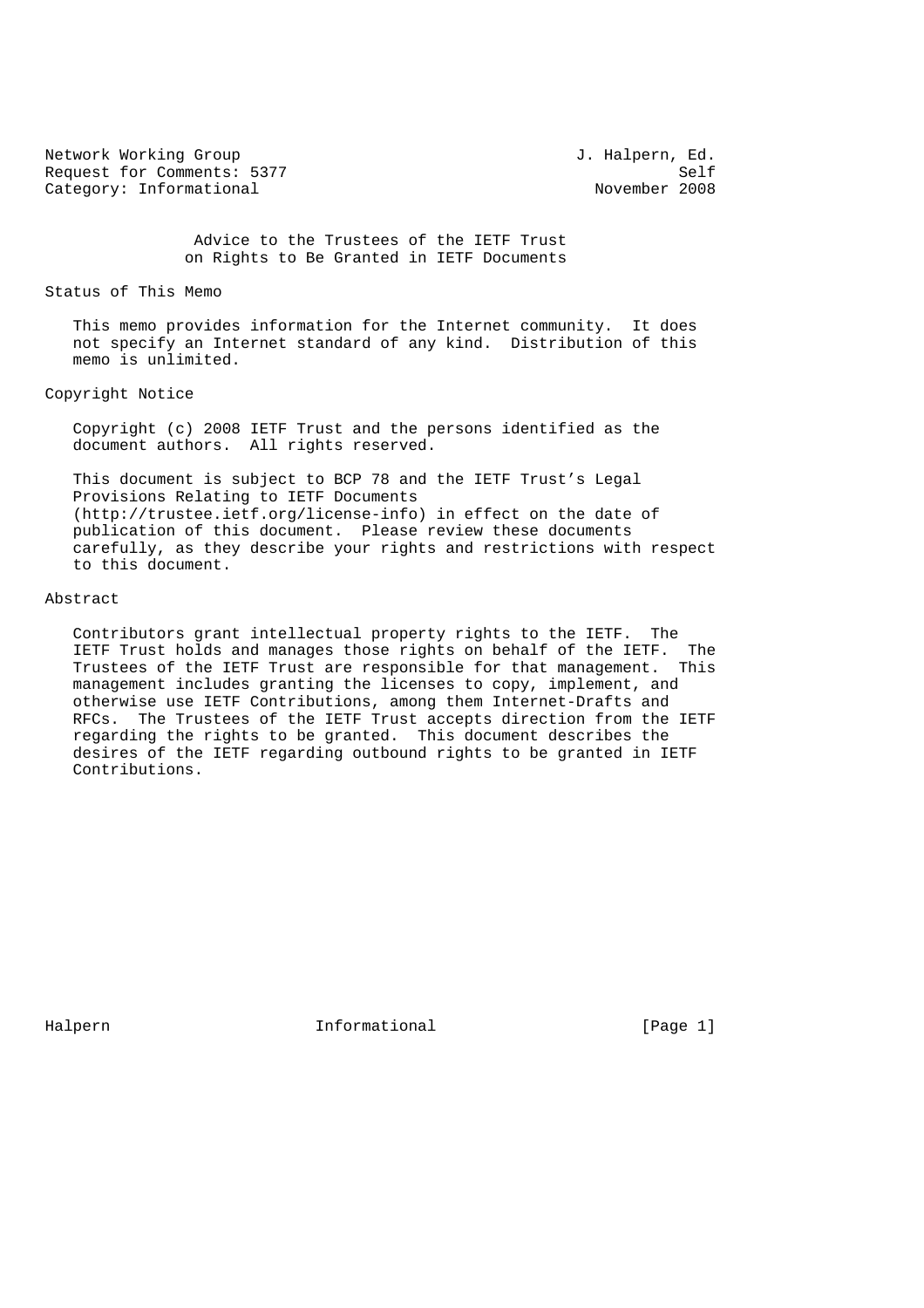Table of Contents

| Introduction $\ldots \ldots \ldots \ldots \ldots \ldots \ldots \ldots \ldots \ldots$ |  |  |
|--------------------------------------------------------------------------------------|--|--|
| Purpose in Granting Rights 2<br>2.1                                                  |  |  |
|                                                                                      |  |  |
| Recommended Grants of Right to Copy 4<br>4 <sub>1</sub>                              |  |  |
| Rights Granted for Reproduction of RFCs 5<br>4.1.                                    |  |  |
| 4.2. Rights Granted for Quoting from IETF Contributions 5                            |  |  |
| 4.3. Rights Granted for Implementing Based on IETF                                   |  |  |
|                                                                                      |  |  |
| 4.4. Rights Granted for Use of Text from IETF Contributions 6                        |  |  |
| Additional Licenses for IETF Contributions 6<br>4 5                                  |  |  |
| 5 <sub>1</sub>                                                                       |  |  |
|                                                                                      |  |  |
|                                                                                      |  |  |
| Normative References 7<br>7.1.                                                       |  |  |
| 7.2. Informative References 7                                                        |  |  |
|                                                                                      |  |  |

## 1. Introduction

 Under the current operational and administrative structures, IETF intellectual property rights are vested in the IETF Trust administered by a board of trustees made up of the members of the IAOC [RFC4371]. This includes the right to make use of IETF Contributions, as granted by Contributors under the rules laid out in [RFC5378]. The Trustees of the IETF Trust are therefore responsible for defining the rights to copy granted by the IETF to people who wish to make use of the material in these documents.

 For consistency and clarity, this document uses the same terminology laid out in [RFC5378] and uses the same meanings as defined in that document.

 The IETF Trust, by way of its Trustees, has indicated, as is consistent with the IETF structure, that it will respect the wishes of the IETF in regard to what these granted rights ought to be. It is therefore the IETF's responsibility to articulate those wishes. This document represents the wishes of the IETF regarding the rights granted to all users in regard to IETF Contributions, until it is superseded.

# 2. Purpose in Granting Rights

 In providing a description of the wishes of the IETF with regard to rights granted in RFCs, it is helpful to keep in mind the purpose of granting such rights.

Halpern 1nformational [Page 2]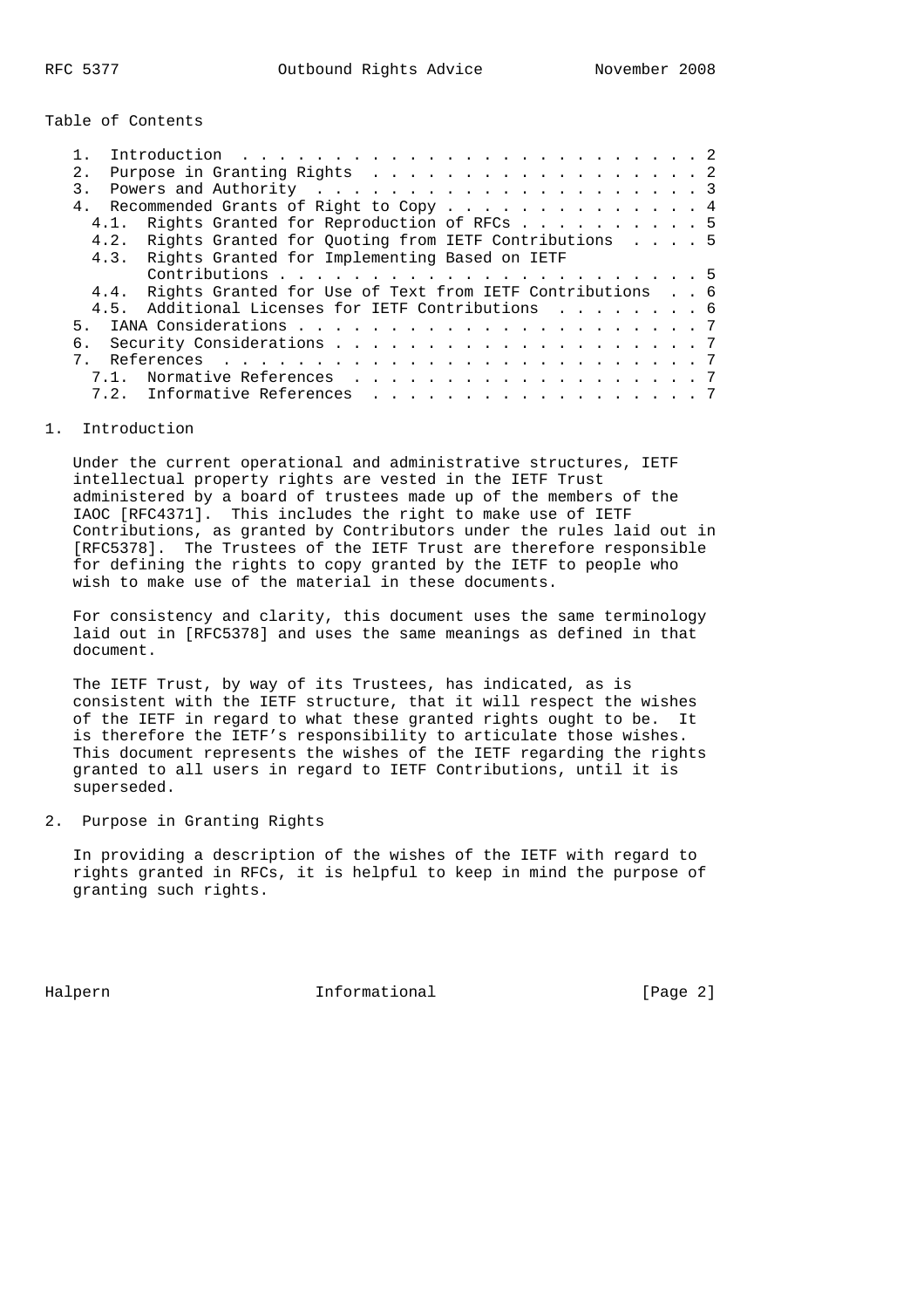The mission of the IETF is to produce documents that make the Internet work better (see [RFC3935] for more details). These documents, when completed, are published as RFCs.

 An important subclass of RFCs is standards describing protocols; for these, the primary value to the Internet is the ability of implementors to build solutions (products, software, etc.) that interoperate using these standards. Hence, the IETF has a strong interest in seeing accurate, interoperable implementations of the material the IETF publishes. The IETF Trust grants rights to copy to people to make use of the text in the RFCs in order to encourage accurate and interoperable implementations.

 As early implementations from Internet-Drafts make use of descriptions in those Internet-Drafts, similar desires apply to Internet-Drafts.

 Similar considerations also apply to non-standard, non-protocol documents such as BCP (Best Current Practice) and Informational documents; in this document, we recommend a common approach to the issue of right-to-use licenses for all IETF documents.

 Previous documents regarding rights in IETF documents have included in the RFC text specific text to be used to achieve the stated goals. This has proved problematic. When problems are found with such text, even when the problem is not a change in intent, it is necessary to revise the RFC to fix the problem. At best, this delays fixing legal issues that need prompt attention. As such, this document describes the IETF desires to the Trustees of the IETF Trust, but does not provide the specific legal wording to address the goals. The selection, and updating as necessary, of legal wording is left to the Trustees of the IETF Trust. Appeals of the actions of the Trustees of the IETF Trust are governed by other documents. As the Trustees are the members of the IAOC, the appeals procedure documented in BCP 101 (currently [RFC4371]) is applicable.

### 3. Powers and Authority

 As described in the introduction, and formally specified in [RFC5378], the legal authority for determining and granting users rights to copy material in RFCs and other IETF Contributions rests with the Trustees for the IETF Trust, which is made up of the members of the IAOC, as described in [RFC4071] and [RFC4371]. This document provides guidance to that body, based on the rough consensus of the IETF. The Trustees of the IETF Trust have the authority and responsibility to determine the exact text insertions (or other mechanisms), if any, needed in Internet-Drafts, RFCs, and all IETF

Halpern 1nformational [Page 3]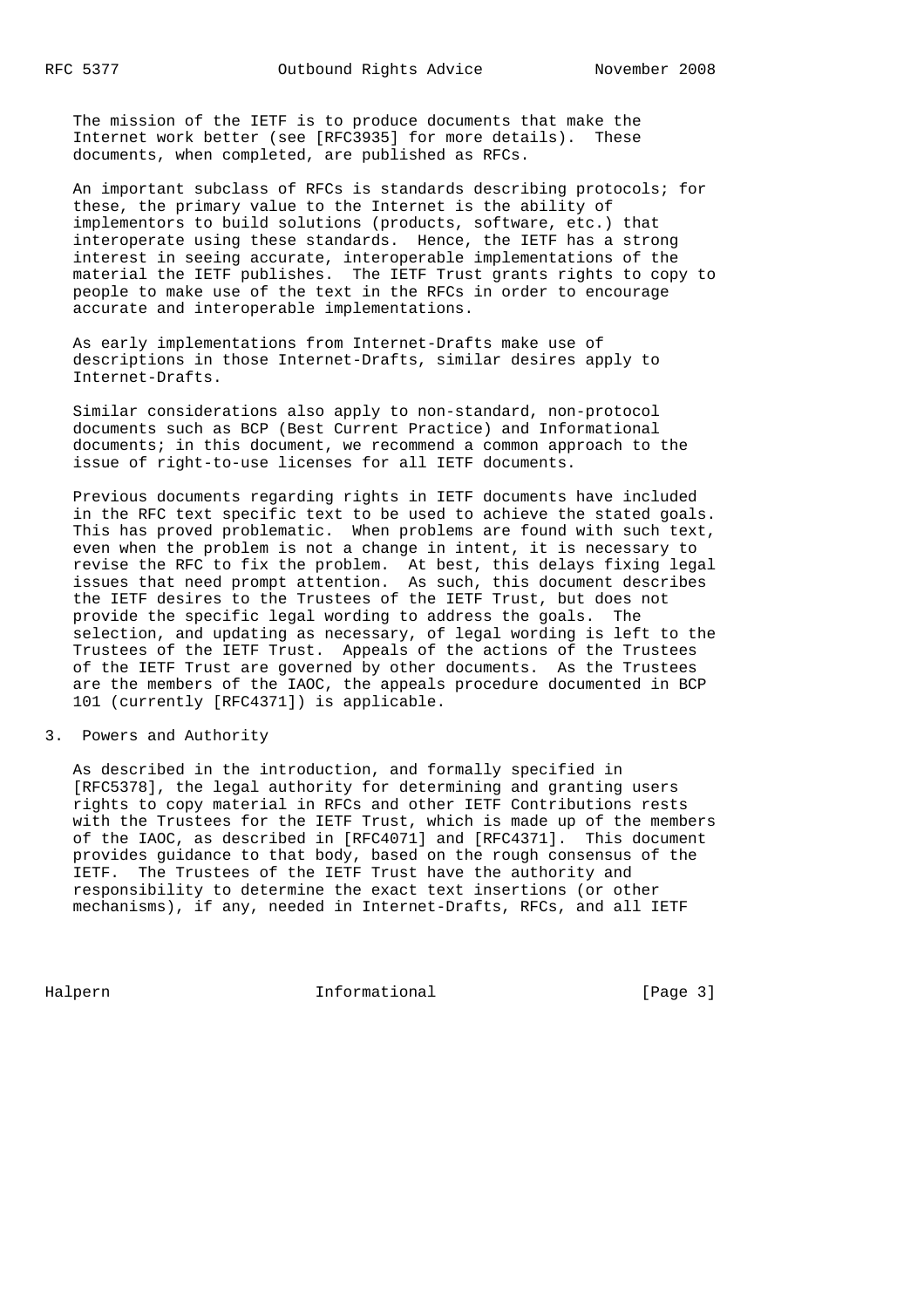Contributions to meet these goals. The IETF Trust License Policy is available from http://trustee.ietf.org/license-info.

 The rough consensus described in this document reflects the agreement of the IETF as of the IETF Last Call, and the Trustees of the IETF Trust are to begin drafting license text and other materials to act on these instructions upon IESG approval of this document for RFC publication. Changes to the IETF documentation, and document policies themselves, take effect as determined by the Trustees of the IETF Trust.

 This document does not specify what rights the IETF Trust receives from others in IETF Contributions. That is left to another document ([RFC5378]). While care has been taken by the working group in developing this document, and care will be taken by the Trustees of the IETF Trust, to see that sufficient rights are granted to the IETF Trust in IETF Contributions, it is also the case that the Trust can not grant rights it has not or does not receive, and it is expected that policies will be in line with that fact. Similarly, the rights granted for pre-existing documents can not be expanded unless the holders of rights in those Contributions choose to grant expanded rights. Nonetheless, to the degree it can, and without embarking on a massive effort, it is desirable if similar rights to those described below can be granted in older RFCs.

4. Recommended Grants of Right to Copy

 The IETF grants rights to copy and modify parts of IETF Contributions in order to meet the objectives described earlier. As such, different circumstances and different parts of documents may need different grants. This section contains subsections for each such different grant that is currently envisioned. Each section is intended to describe a particular usage, to describe how that usage is recognizable, and to provide guidance to the Trustees of the IETF Trust as to what rights the IETF would like to see granted in that circumstance and what limitations should be put on such granting.

 These recommendations for outgoing rights are structured around the assumptions documented in [RFC5378]. Thus, this document is about granting rights derived from those granted to the IETF Trust. The recommendations below are how those granted rights should in turn be passed on to others using IETF documents in ways and for purposes that fit with the goals of the IETF. This discussion is also separate from discussion of the rights the IETF itself requires in documents to do its job, as those are not "outbound" rights. It is expected that the rights granted to the IETF will be a superset of those copying rights we wish to grant to others.

Halpern Informational [Page 4]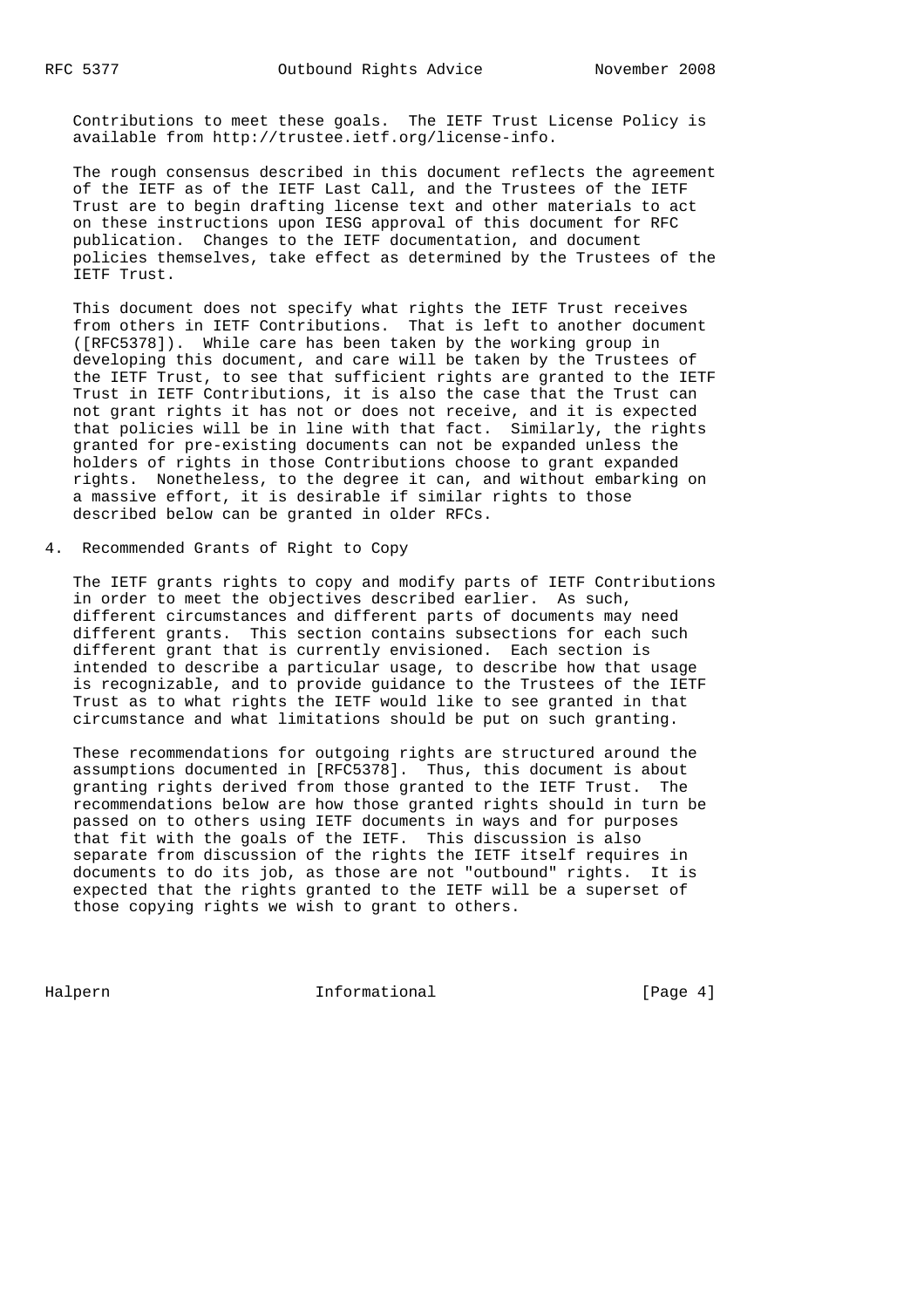It has long been IETF policy to encourage copying of RFCs in full. This permits wide dissemination of the material, without risking loss of context or meaning. The IETF wishes to continue to permit anyone to make full copies and translations of RFCs.

## 4.2. Rights Granted for Quoting from IETF Contributions

 There is rough consensus that it is useful to permit quoting without modification of excerpts from IETF Contributions. Such excerpts may be of any length and in any context. Translation of quotations is also to be permitted. All such quotations should be attributed properly to the IETF and the IETF Contribution from which they are taken.

4.3. Rights Granted for Implementing Based on IETF Contributions

 IETF Contributions often include components intended to be directly processed by a computer. Examples of these include ABNF definitions, XML Schemas, XML DTDs, XML RelaxNG definitions, tables of values, MIBs, ASN.1, and classical programming code. These are included in IETF Contributions for clarity and precision in specification. It is clearly beneficial, when such items are included in IETF Contributions, to permit the inclusion of such code components in products that implement the Contribution. It has been pointed out that in several important contexts, use of such code requires the ability to modify the code. One common example of this is simply the need to adapt code for use in specific contexts (languages, compilers, tool systems, etc.) Such use frequently requires some changes to the text of the code from the IETF Contribution. Another example is that code included in open source products is frequently licensed to permit any and all of the code to be modified. Since we want this code included in such products, it follows that we need to permit such modification. While there has been discussion of restricting in some way the rights to make such modifications, the rough consensus of the IETF is that such restrictions are likely a bad idea, and are certainly very complex to define.

 As such, the rough consensus is that the IETF Trust is to grant rights such that code components of IETF Contributions can be extracted, modified, and used by anyone in any way desired. To enable the broadest possible extraction, modification, and usage, the IETF Trust should avoid adding software license obligations beyond those already present in a Contribution. The granted rights to extract, modify, and use code should allow creation of derived works outside the IETF that may carry additional license obligations. As the IETF Trust can not grant rights it does not receive, the rights

Halpern Informational [Page 5]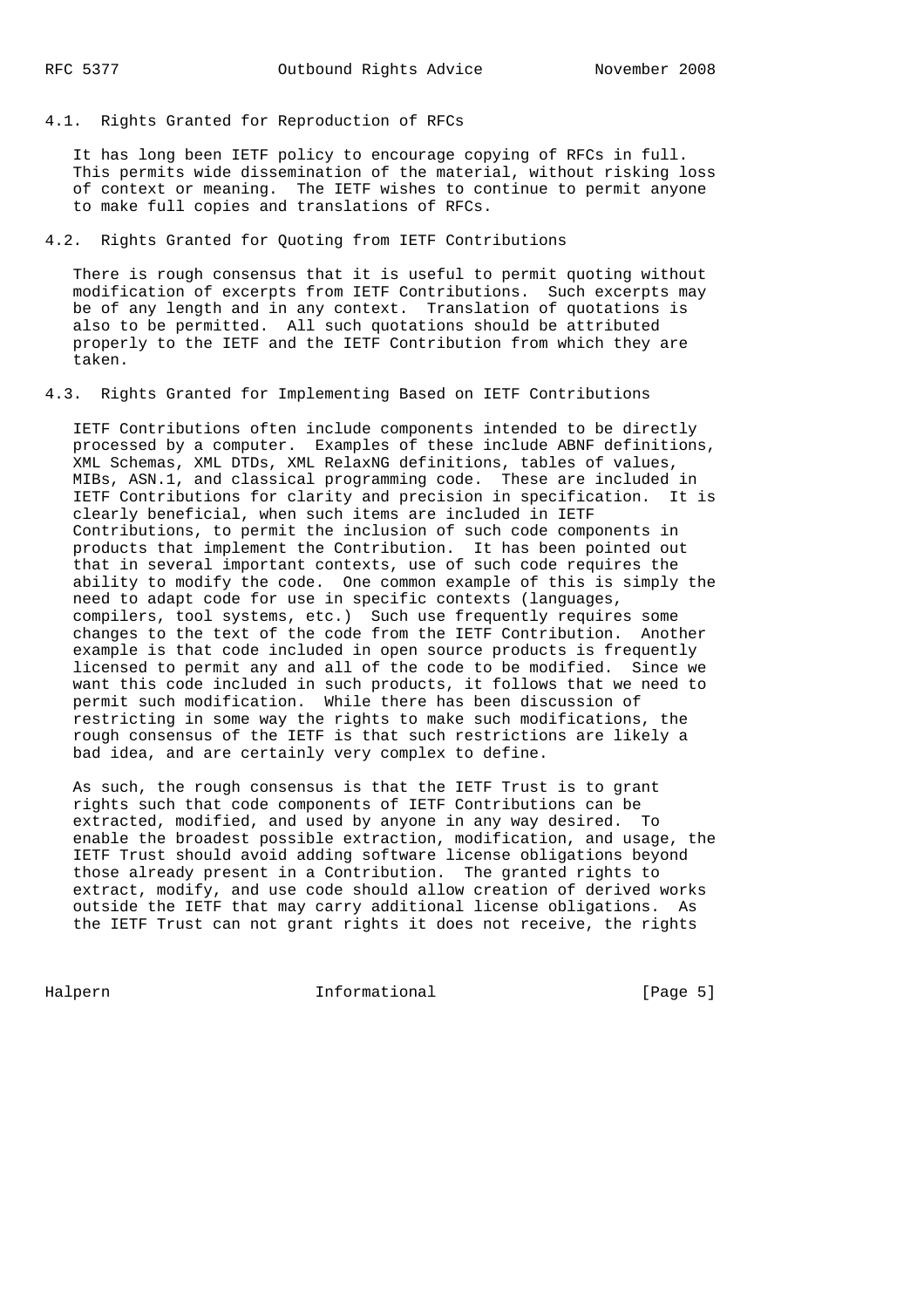to extract, modify, and use code described in this paragraph can not be granted in IETF Contributions that are explicitly marked as not permitting derivative works.

 While it is up to the Trustees of the IETF Trust to determine the best way of meeting this objective, two mechanisms are suggested here that are believed to be helpful in documenting the intended grant to readers and users of IETF Contributions.

 Firstly, the Trustees of the IETF Trust should maintain, in a suitable, easily accessible fashion, a list of common RFC components that will be considered to be code. To start, this list should include at least the items listed above. The Trustees of the IETF Trust will add to this list as they deem suitable or as they are directed by the IETF.

 Additionally, the Trustees of the IETF Trust should define a textual representation to be included in an IETF Contribution to indicate that a portion of the document is considered by the authors (and later, the working group, and upon approval, the IETF) to be code and thus subject to the permissions granted to use code.

4.4. Rights Granted for Use of Text from IETF Contributions

 There is no consensus at this time to permit the use of text from RFCs in contexts where the right to modify the text is required. The authors of IETF Contributions may be able and willing to grant such rights independently of the rights they have granted to the IETF by making the Contribution.

4.5. Additional Licenses for IETF Contributions

 There have been contexts where the material in an IETF Contribution is also available under other license terms. The IETF wishes to be able to include content that is available under such licenses. It is desirable to indicate in the IETF Contribution that other licenses are available. It would be inappropriate and confusing if such additional licenses restricted the rights the IETF intends to grant in the content of RFCS.

 However, the IETF does not wish to have IETF Contributions contain additional licenses, as that introduces a number of additional difficulties. Specifically, additional text in the document, and any additional license referred to by permitted additional text, must not in any way restrict the rights the IETF intends to grant to others for using the contents of IETF Contributions.

Halpern 1nformational [Page 6]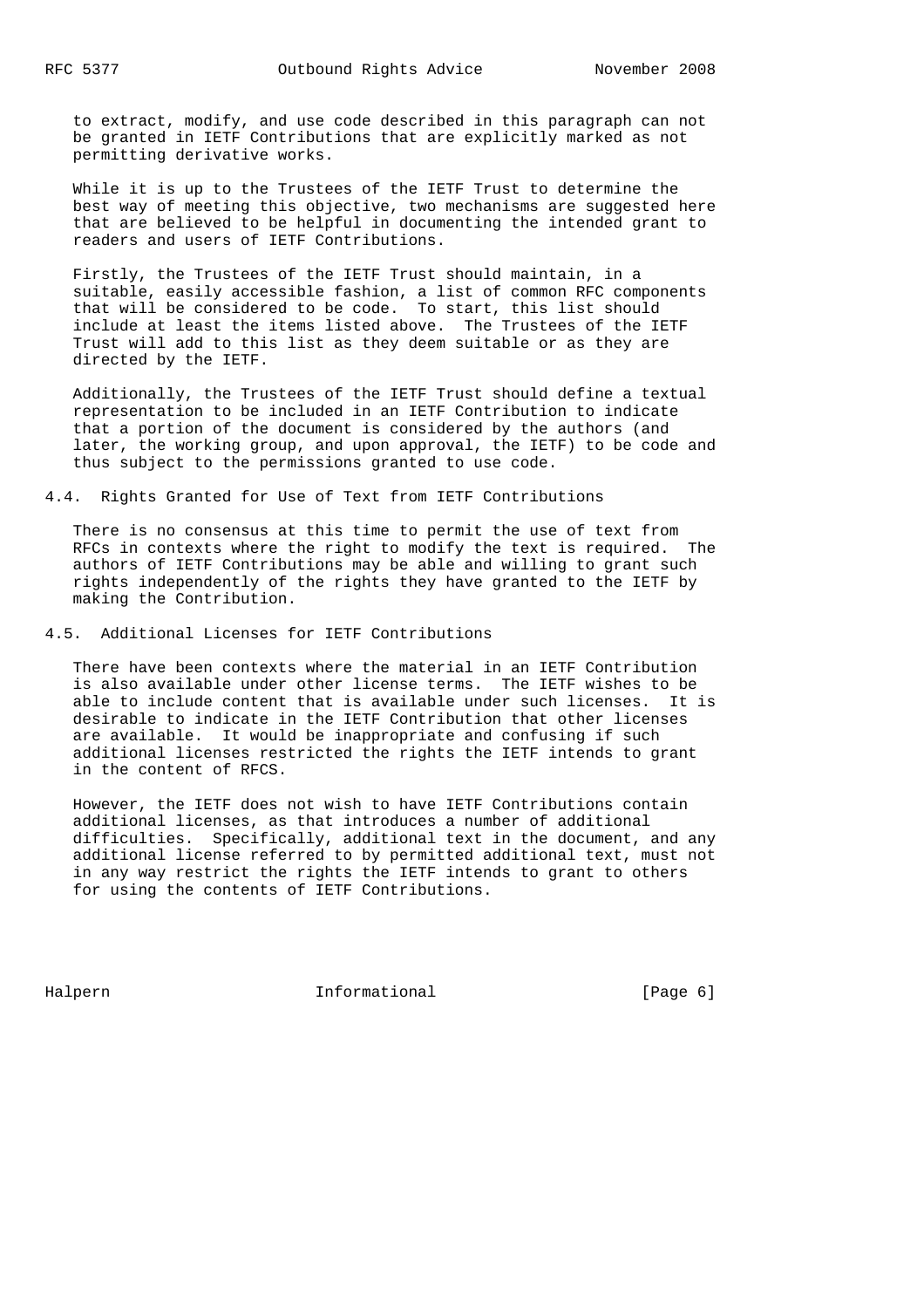Authors of Contributions retain all rights in their Contributions. As such, an author may directly grant any rights they wish separately from what the IETF grants. However, a reader wishing to determine or make use of such grants will need to either consult external sources of information, possibly including open source code and documents, or contact the author directly.

5. IANA Considerations

 No values are assigned in this document, no registries are created, and there is no action assigned to the IANA by this document. One list (of kinds of code sections) is anticipated, to be created and maintained by the Trustees of the IETF Trust. It is up to the Trustees of the IETF Trust whether they create such a list and whether they choose to involve the IANA in maintaining that list.

6. Security Considerations

 This document introduces no new security considerations. It is a process document about the IETF's IPR rights being granted to other people. While there may be attacks against the integrity or effectiveness of the IETF processes, this document does not address such issues.

- 7. References
- 7.1. Normative References
- [RFC5378] Bradner, S., Ed. and J. Contreras, Ed., "Rights Contributors Provide to the IETF Trust", BCP 78, RFC 5378, November 2008.
- 7.2. Informative References
	- [RFC3935] Alvestrand, H., "A Mission Statement for the IETF", BCP 95, RFC 3935, October 2004.
	- [RFC4071] Austein, R. and B. Wijnen, "Structure of the IETF Administrative Support Activity (IASA)", BCP 101, RFC 4071, April 2005.
	- [RFC4371] Carpenter, B. and L. Lynch, "BCP 101 Update for IPR Trust", BCP 101, RFC 4371, January 2006.

Halpern **Informational** Informational [Page 7]